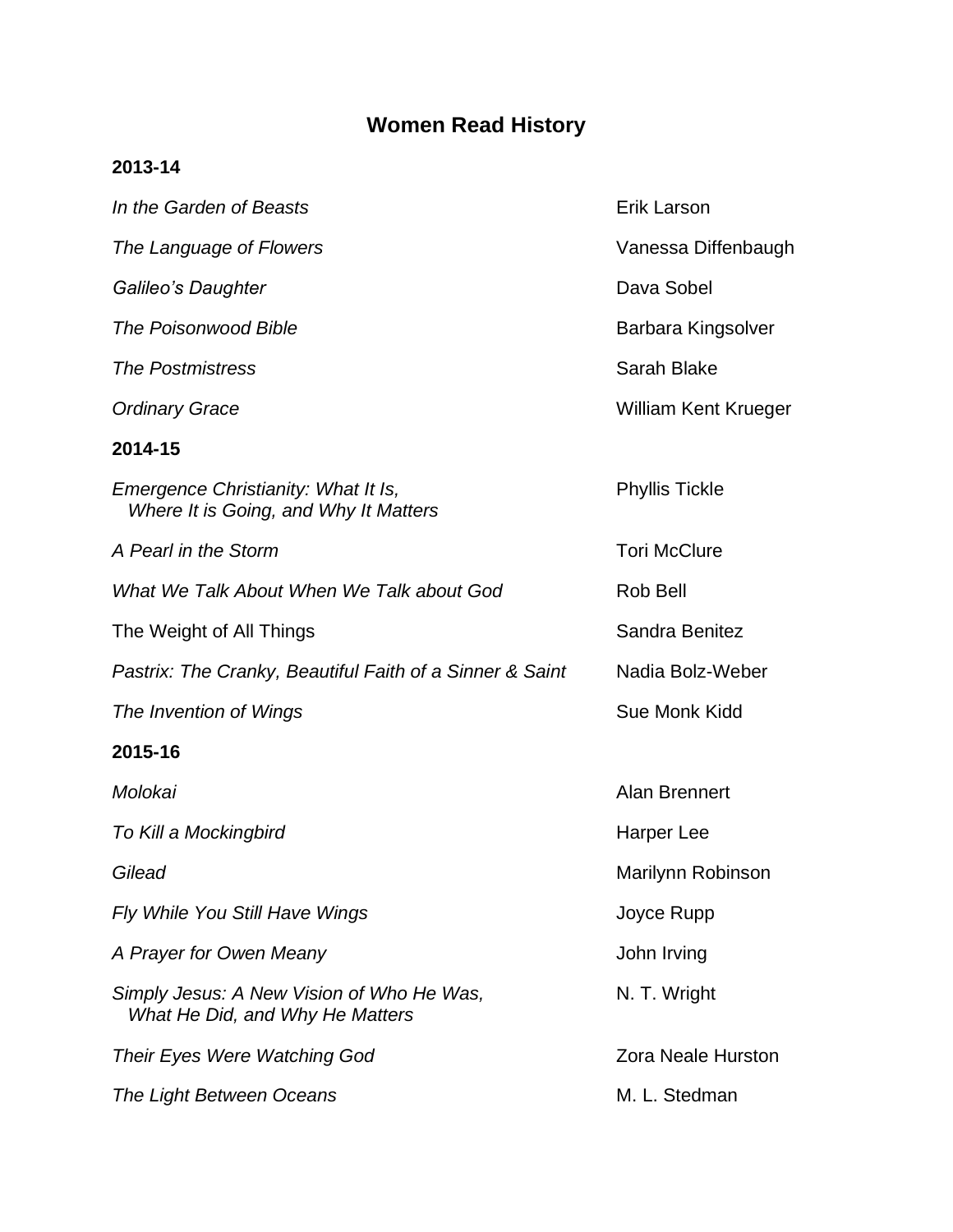## **2016-17**

**The Boys in the Boat** Daniel James Brown All the Light We Cannot See **All the Light We Cannot See** Anthony Doerr *The Alchemist* Paulo Coelho **Pope Joan** Donna Cross *Between the Dark and the Daylight:* Sr. Joan Chittister  *Embracing the Contradictions of Life My Antonia* Willa Cather *Hidden Inheritance* Manual Accounts and the Heidi Neumark *The Round House* Louise Erdrich **2017-18 The Late Homecomer Kao Kalia Yang The Secret Chord** Chorner Chorner Chorner Chorner Chorner Channel Channel Channel Channel Channel Channel Channel Channel Channel Channel Channel Channel Channel Channel Channel Channel Channel Channel Channel Channel Cha A Visit from the Goon Squad **A Visit from the Goon Squad Small Great Things Small Great Things Jodi Picoult Becoming George Washington** Steven Yoch *When Breath Becomes Air* Paul Kalanithi **The Excellent Lombards Community Jane Hamilton The Unlikely Pilgrimage of Harold Fry The Unlikely Pilgrimage of Harold Fry 2018-19** *The Bullhead Queen: a Year on Pioneer Lake* Susan Leaf **The Nightingale Kristin Hannah** A Good Time for the Truth: Race in Minnesota Sun Ying Shin **Beartown Beartown Example 2008 Branch Example 2008 Example 2009 Example 2009 Example 2009 Example 2009** *Under a Flaming Sky: The Great Hinckley Firestorm of 1894* Daniel Brown